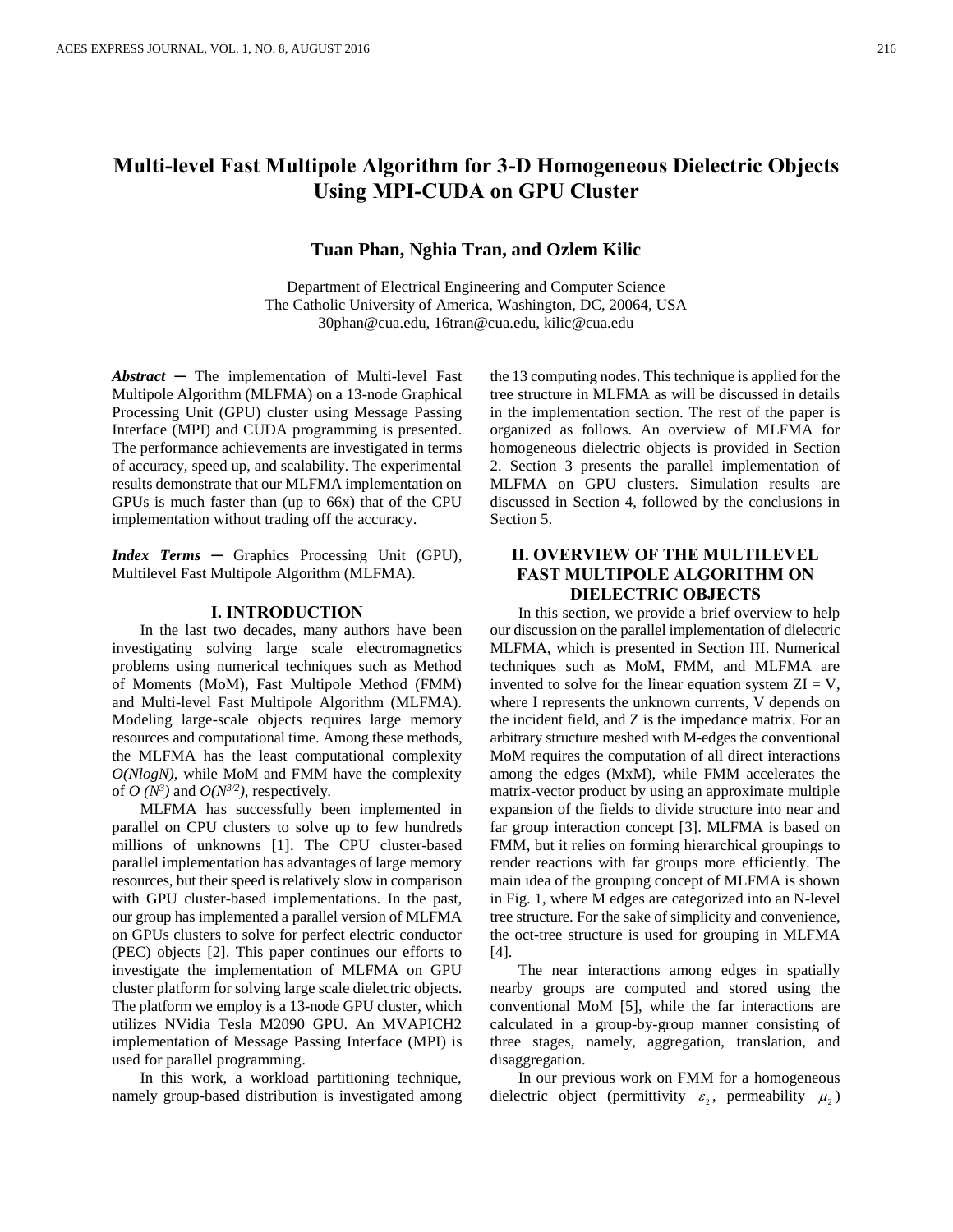immersed in an infinite homogeneous medium (permittivity  $\varepsilon_1$ , permeability  $\mu_1$ ), the basic formulas are given as:

has:  
\n
$$
Z_{ij,Jj}^1 = \frac{\omega \mu k}{16\pi^2} \int d^2 \hat{k} \ T_{r_{im}}^E(\hat{k}) T_L(k, \hat{k}, r_{ij}) \cdot R_{m'l}^E(\hat{k}), \qquad (1)
$$

$$
Z_{ij,MM}^1 = \frac{\omega \varepsilon k \eta^2}{16\pi^2} \int d^2 \hat{\boldsymbol{k}} \; T_{r_{im}}^E(\hat{\boldsymbol{k}}) T_L(k, \hat{\boldsymbol{k}}, r_{ii'}) \cdot R_{m'i'}^E(\hat{\boldsymbol{k}}), \quad (2)
$$

$$
Z_{ij,MJ}^1 = \frac{k\eta}{16\pi^2} \int d^2\hat{\boldsymbol{k}} \; \boldsymbol{T}_{r_{lm}}^{ED}{}^{\prime\prime}(\hat{\boldsymbol{k}}) T_L(k,\hat{\boldsymbol{k}},r_{il\cdot}) \cdot \boldsymbol{R}_{m'i\cdot}^E(\hat{\boldsymbol{k}})
$$
(3)

$$
=-Z^1_{ij, J\!M}\,,
$$

where

$$
T_{r_{lm}}^E = \int_S (\boldsymbol{I} - \hat{\boldsymbol{k}} \hat{\boldsymbol{k}}) \cdot \boldsymbol{f}_m(\boldsymbol{r}_{lm}) e^{-j\boldsymbol{k} \cdot \boldsymbol{r}_{lm}} dS \,, \tag{4}
$$

$$
T_{r_{im}}^{ED} = \int_{S} \hat{k} \times f_m(r_{im}) e^{-jk \cdot r_{im}} dS , \qquad (5)
$$

$$
R_{r_{m'i'}}^E = \int_S f_{m'}(\boldsymbol{r}_{m'i'}) e^{-jk \cdot \boldsymbol{r}_{m'i'}} dS , \qquad (6)
$$

$$
T_{L} = \sum_{l=0}^{L} (-j)^{l} (2l+1) h_{l}^{(2)} (\mathbf{k} \cdot \mathbf{r}_{ii}) P_{l} (\hat{\mathbf{k}} \cdot \mathbf{r}_{ii}), \qquad (7)
$$

In the above equations, *L* denotes for multipole expansion number,  $h_l^{(2)}$  identifies the second kind of Hankel function, *P<sup>l</sup>* stands for Legendre polynomial of degree l terms. By the changing the sub and superscripts "1" to " $2$ " in Equations (1) to (7), we can complete the  $2N$ linear equations. The same idea applies for MLFMA to solve for dielectric object [6].



Fig. 1. MLFMA general grouping concepts.

## **III. GPU CLUSTER IMPLEMENTATION OF MLFMA**

In this section, a detailed implementation of MLFMA is provided. The implementation is divided into three main blocks, which consist of pre-processing, processing and post-processing.

While the pre-processing and post processing processes utilize CPU, the processing are based on GPU cluster. The main purpose of the pre-processing step is to read the geometry mesh data, to set up the data structure, and to construct the oct-tree. Results from this process are transferred to the GPU memory, and the entire computation is performed on the GPU clusters. The user interested quantities such as scattered fields, radar cross section, are post-processing and handled on CPU. The processing step is the most time consuming in the algorithm. Hence, we focus our parallel programming of MLFMA on the most computationally intensive step, i.e., the processing. The details of this process is shown in Fig. 2.



Fig. 2. A detail implementation of processing phase.

In the processing phase, the computational tasks are assigned to all computing nodes in a balanced manner such that each node holds the same amount of workload, and the inter-node communication is minimized. This is achieved by uniformly distributing the total number of groups of all levels except level 1 and 2, G, among the n computing nodes. We define this technique of data distribution among computing nodes as the group-based distribution. Two levels of parallelization are performed in this stage: among the n computing nodes using MPI library, and within the GPU per node using CUDA programming model. The CUDA thread-block model is utilized to calculate the assigned workload within a node. In this paper, only the far interactions is presented, and the near field and V vector calculation implementations can be found in [7].

The GPU cluster used for this work has 13 computing nodes. Each node has a dual 6-core 2.66 GHz Intel Xeon processor, 48 GB RAM along with one NVidia Tesla M2090 GPU running at 1.3 GHz supported with 6GB of GPU memory. The nodes are interconnected through the InfiniBand interconnection. The cluster populates CUDA v6.0 and MVAPICH2 v1.8.1 (an implementation of MPI).

### **A. Far interactions calculations**

There are five main steps in this stage: radiation functions, receive function, interpolation, anterpolation and translation matrices. The group-based technique is performed to calculate the radiation functions, receive functions, and translation matrices.

### *(i) Radiation and Receive Function Calculations*

The calculation of the radiation,  $T^E$ , and receive,  $R^E$ , functions for  $Z^{far}$  matrix are similar since  $R^E$  is the complex conjugate of  $T^E$ . Following the *G* group distribution as mentioned above, each computing node handles the calculation of K directions for *Gnode* groups.

### *(ii) Translation Matrix Calculation*

The workload for the *T<sup>L</sup>* calculations is also distributed across the n nodes using the group-based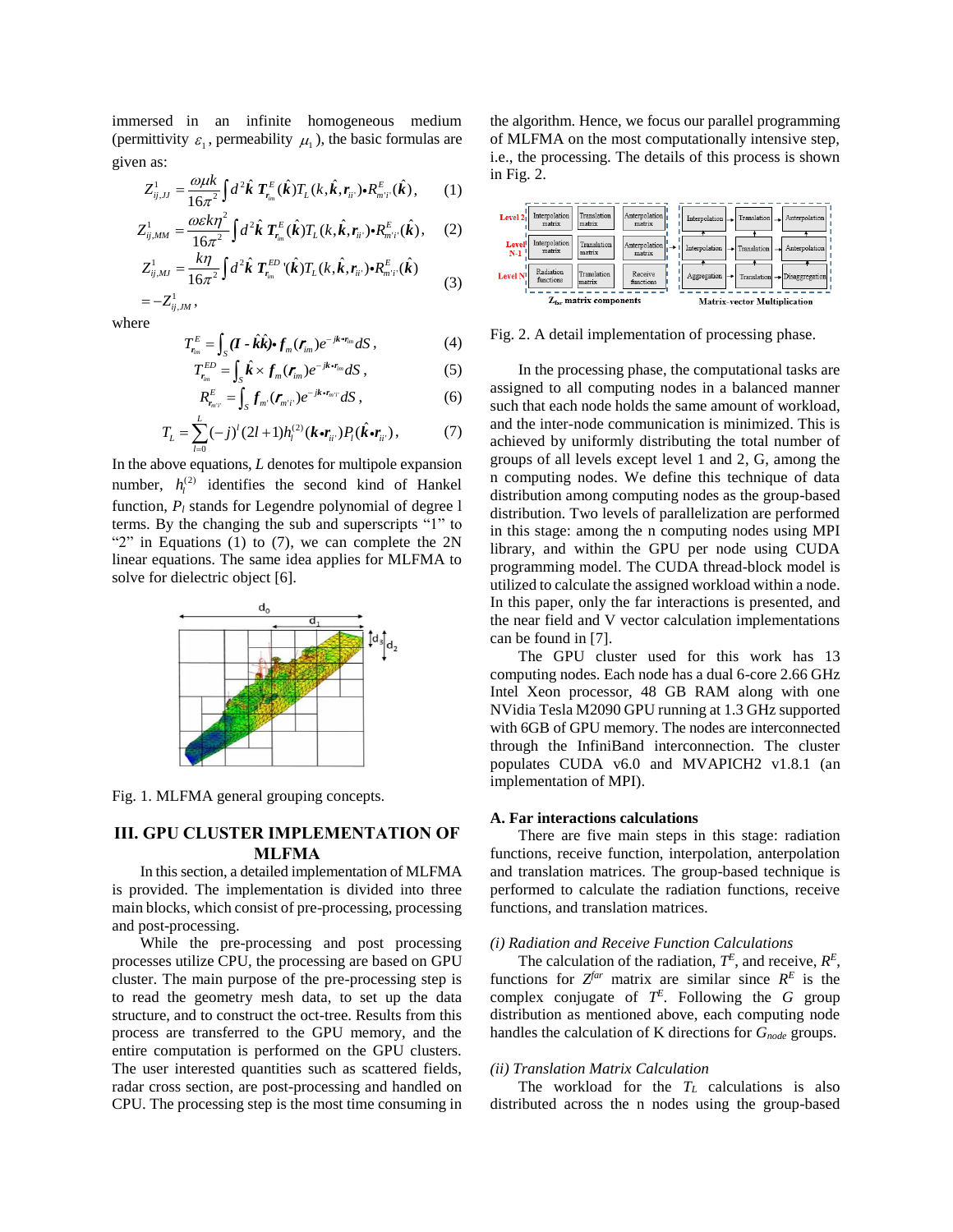technique. In order to save memory, each CUDA block is assigned to compute one sparse row of the *T<sup>L</sup>* matrix for a given direction.

#### *(iii) Interpolation and Anterpolation Matrices*

Due to the differences of sampling frequencies among the levels of the oct-tree structure, the interpolation and anterpolation are required for the aggregation and disaggregation stages. In this task, each node will handle the calculations of *Kchildren/node* rows of the interpolation matrix *Kchildren \* Kparent*, where *Kchildren* and *Kparent* are the number of directions of finer and coarser level, respectively. The blocks of a maximum of 1024 threads are utilized in the CUDA kernel once it is launched. The anterpolation is simply the transpose of the interpolation. Thus, their implementations are similar.

## **B. Matrix-vector multiplication**

The matrix-vector multiplication (MVM) method is an important technique to accelerate the computational time, which can be found in detail in [8]. An iterative method; i.e., the biconjugate gradient stabilized method (BiCGSTAB), is used to solve for the linear system. The computation of *ZfarI* is shown in Fig. 3, where the unknown current vector  $I$  is distributed among the 13 nodes using the group-based technique [9].



Fig. 3. The parallelization of matrix-vector multiplication for *ZfarI*.

First, in the aggregation stage, at level max, (N), each node computes the radiated fields for its assigned groups by multiplying the current *I* with the radiation functions,  $T^E$ , and accumulating within each group. Then, all-to-all communication is required to broadcast the data to all nodes. For the remaining levels (up to level 2), the radiated field is the result of multiplying interpolation matrices with radiated fields of its direct children groups.

In the translation stage, at each level (except levels 0 and l) the radiated fields for each group are calculated by multiplying the translation matrix with the radiated fields.

In the disaggregation stage, going down from level 2 to level N, the radiated fields at each group are added with the inherited fields from its parents using anterpolation. At the maximum level (N), the received fields are multiplied with their corresponding receive functions, and integrated over K directions. Then, the near components and far components of MVM are incorporated to complete the full matrix. In the end of this process, the results from all nodes are summed and updated.

## **IV. EXPERIMENTAL RESULTS**

## **A. Accuracy**

The accuracy of the method is verified by comparing the Radar Cross Sections (RCSs) of 9 $\lambda$ -diameter dielectric sphere with analytical technique, Mie scattering, and a  $10\lambda$ -height by  $4\lambda$ -radius dielectric cone with commercial simulation software, FEKO. In two cases, the results verify our method's accuracy, as observed in Fig. 4 and Fig. 5, respectively.



Fig. 4. RCS of a  $9\lambda$  diameter dielectric sphere  $(\epsilon = 4 - 0.1i)$  with 105,000 unknowns.



Fig. 5. RCS of 10 $\lambda$  height and 4 $\lambda$  radius dielectric cone  $(\epsilon = 4 - 0.1i)$  with 109,000 unknowns.

## **B. Performance on GPU cluster**

We conducted two experiments to investigate the speed-up, scalability using a fixed-workload model (Amdahl's Law) and maximum problem size. The speedup is defined as the ratio of time required by multi-node GPU implementation with respect to the 8-node CPU implementation. The scalability is the normalized speedup of multiple nodes in reference to the speed-up of 8 nodes. Finally, we fully utilized the memory available of 13 nodes to investigate the maximum number of unknowns we can handle.

In the first experiment, a  $16.74 \lambda$ -diameter dielectric